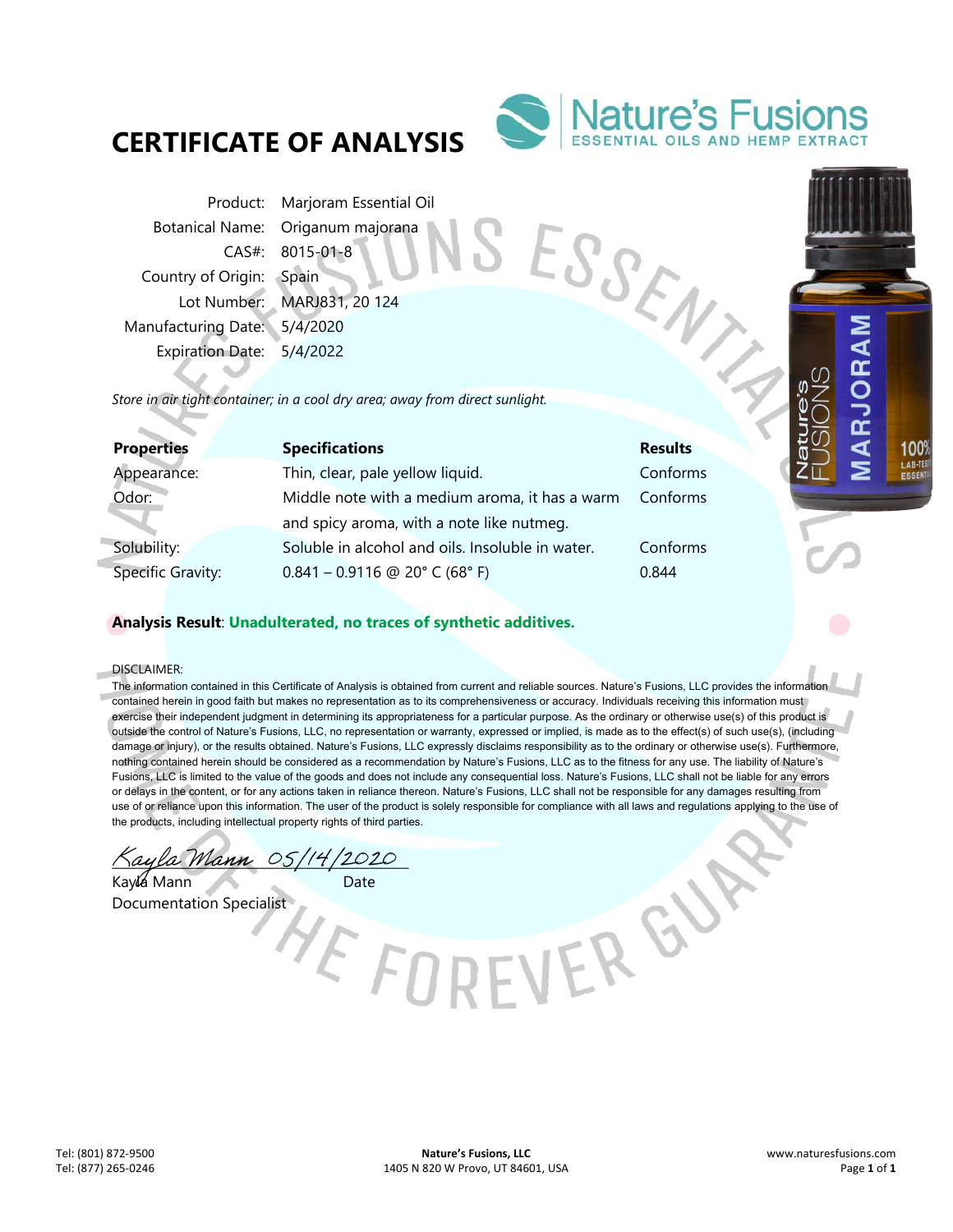



|                               | Product: Marjoram Essential Oil   |
|-------------------------------|-----------------------------------|
|                               | Botanical Name: Origanum majorana |
|                               | $CAS#: 8015-01-8$                 |
| Country of Origin: Eqypt      |                                   |
|                               | Lot Number: MARJ531 19310         |
| Manufacturing Date: 11/6/2019 |                                   |
| Expiration Date: 11/6/2021    |                                   |

*Store in air tight container; in a cool dry area; away from direct sunlight.* 

| <b>Properties</b> | <b>Specifications</b>                            | <b>Results</b> |
|-------------------|--------------------------------------------------|----------------|
| Appearance:       | Thin, clear, pale yellow liquid.                 | Conforms       |
| Odor:             | Middle note with a medium aroma, it has a warm   | Conforms       |
|                   | and spicy aroma, with a note like nutmeg.        |                |
| Solubility:       | Soluble in alcohol and oils. Insoluble in water. | Conforms       |
| Specific Gravity: | $0.841 - 0.9116$ @ 20° C (68° F)                 | 0.890          |



## **Analysis Result**: **Unadulterated, no traces of synthetic additives.**

#### DISCLAIMER:

The information contained in this Certificate of Analysis is obtained from current and reliable sources. Nature's Fusions, LLC provides the information contained herein in good faith but makes no representation as to its comprehensiveness or accuracy. Individuals receiving this information must exercise their independent judgment in determining its appropriateness for a particular purpose. As the ordinary or otherwise use(s) of this product is outside the control of Nature's Fusions, LLC, no representation or warranty, expressed or implied, is made as to the effect(s) of such use(s), (including damage or injury), or the results obtained. Nature's Fusions, LLC expressly disclaims responsibility as to the ordinary or otherwise use(s). Furthermore, nothing contained herein should be considered as a recommendation by Nature's Fusions, LLC as to the fitness for any use. The liability of Nature's Fusions, LLC is limited to the value of the goods and does not include any consequential loss. Nature's Fusions, LLC shall not be liable for any errors or delays in the content, or for any actions taken in reliance thereon. Nature's Fusions, LLC shall not be responsible for any damages resulting from use of or reliance upon this information. The user of the product is solely responsible for compliance with all laws and regulations applying to the use of the products, including intellectual property rights of third parties.

 $\land$ ayla Mann (2/18/2019)

Kayla Mann Date Documentation Specialist